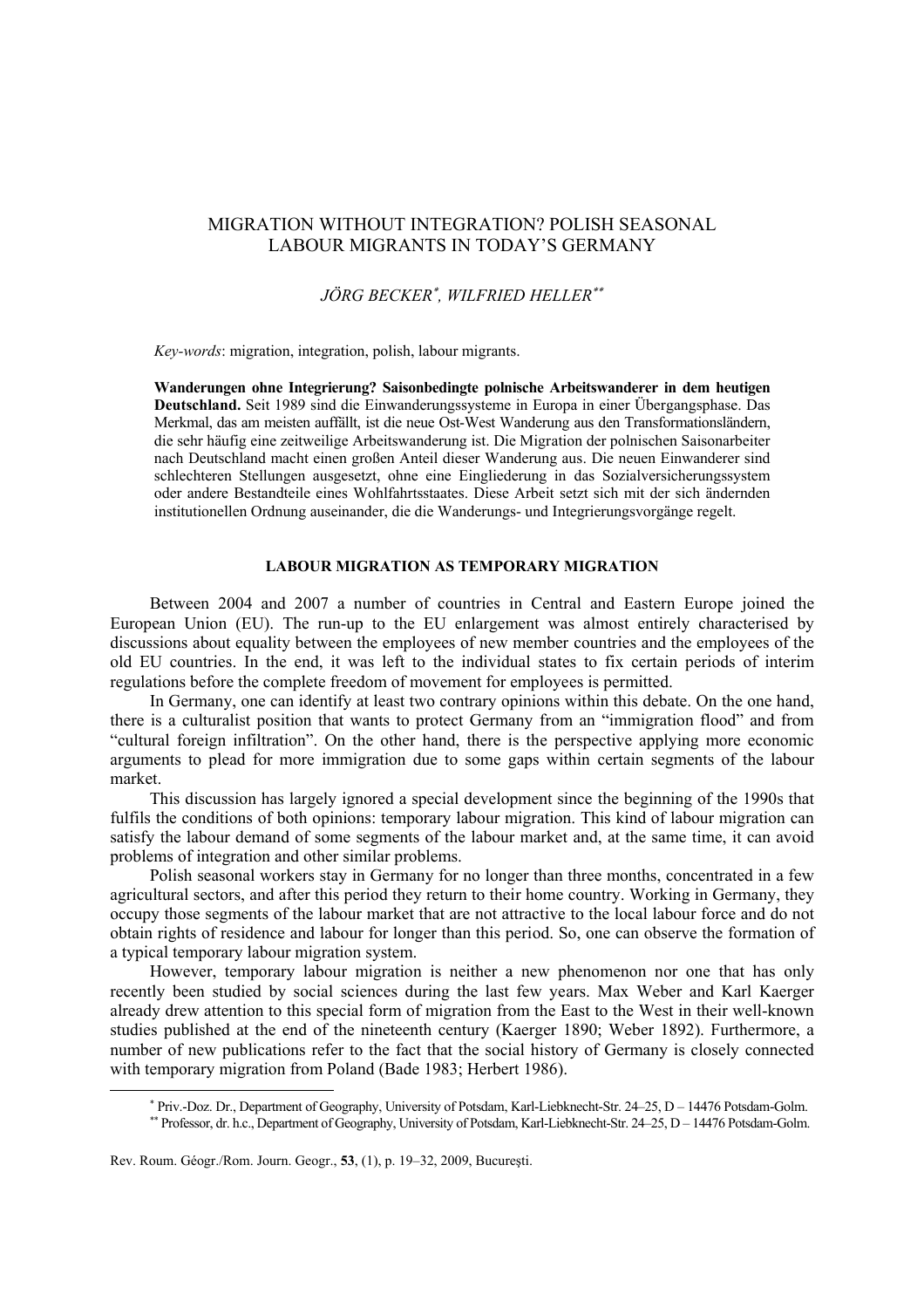Nevertheless, the phenomenon of temporary labour migration is rarely studied in German migration research literature, perhaps for two reasons: firstly, the end of the guest worker recruitment system in 1973 halted attempts to build a circular migration system; secondly, from the 1970s on, migration research on Germany developed into a kind of social-technological integration research. Migration was mainly perceived as a single-direction movement from point A to point B with the consequence of permanent resettlement, integration and assimilation. It is only since the 1990s that the political changes in central and Eastern Europe have made temporary labour migration a central subject of migration research.

One can observe that due to the new developments in migration processes, the theoretical perspectives of migration research have also changed. At the same time the different kinds of integration concepts that had dominated migration policy for many years has weakened. Before this change, the terms "integration", "assimilation", "marginality", "disadvantaging" and "discrimination" were typical in migration research. Now, migration research is dominated by terms like "ethnicity", "transnationality" and "migration networks".

With the formation of the "new migration", migration research now poses the question of whether state, institutional and cultural requirements and expectations concerning any kind of assimilation and integration can still exist within a pluralised and globalised world. Because of the creation and multiplication of new forms of migration, with the development of ethnic communities and transnational migration networks, it is necessary to abandon the old, static and one-sided migration research perspectives (Massey 1998; Portes 1999; Pries 2001; Miera 1997, 2001).

This article intends to contribute to this debate, less with regard to the theoretical content of new and old perspectives, than to the empirical formation of a new kind of international labour migration. Temporary labour migration is understood as a specific kind of migration structured by institutional arrangements and mainly based on labour demand. The recruitment of labour is initiated by the employing enterprises and is regulated by the relevant states through industrial law and the right of residence (OECD 1998; Cyrus 2001a, 2001b).

## **WHO ARE THEY? SOME CHARACTERISTICS OF SOCIAL STATISTICS**

The starting point of our empirical considerations is a settlement in northern Germany, one that is little known to either the general public in northern Germany nor geographers.

The name of this settlement is Warnsdorf. It is a quiet, predominantly agricultural village with about 400 inhabitants and is situated within the county of Ostholstein near the old Baltic port city of Lübeck. Very few tourists ever come to Warnsdorf as the nearby traditional seaside resorts of Niendorf and Travemünde attract most of the visitors to the area. However, once a year the number of inhabitants triple – in June and July as a rule – when strawberries are picked. At that time, about 800 labourers come from Poland in order to pick the ripe fruit from sunrise to sunset and to load it onto trucks to be traded.

How can this group of Polish pickers and seasonal labour migrants be described? Official statistics cannot be used to find an answer, as they do not exist. Since 1995 the Federal Republic of Germany's Ministry for Labour and Social Affairs has carried out representative surveys regarding the situation of the foreign labour force and their families in Germany. Although these surveys cover Polish seasonal labourers, their sample is so small (less than 100) that it cannot be regarded as representative. We carried out our own survey, although it is also small and, therefore, not representative in many respects. However, it consists of interviews with 240 Polish seasonal labour migrants. We will, first of all, describe this group with some data and then address the question of how the seasonal workers get their jobs and what their motives for migrating are.

The following statistics are based on a survey of Polish seasonal workers in Warnsdorf in June 2002. The survey was carried out using a standardised questionnaire which was distributed to Polish seasonal workers. Its language was Polish, and it contained 25 questions which concerned the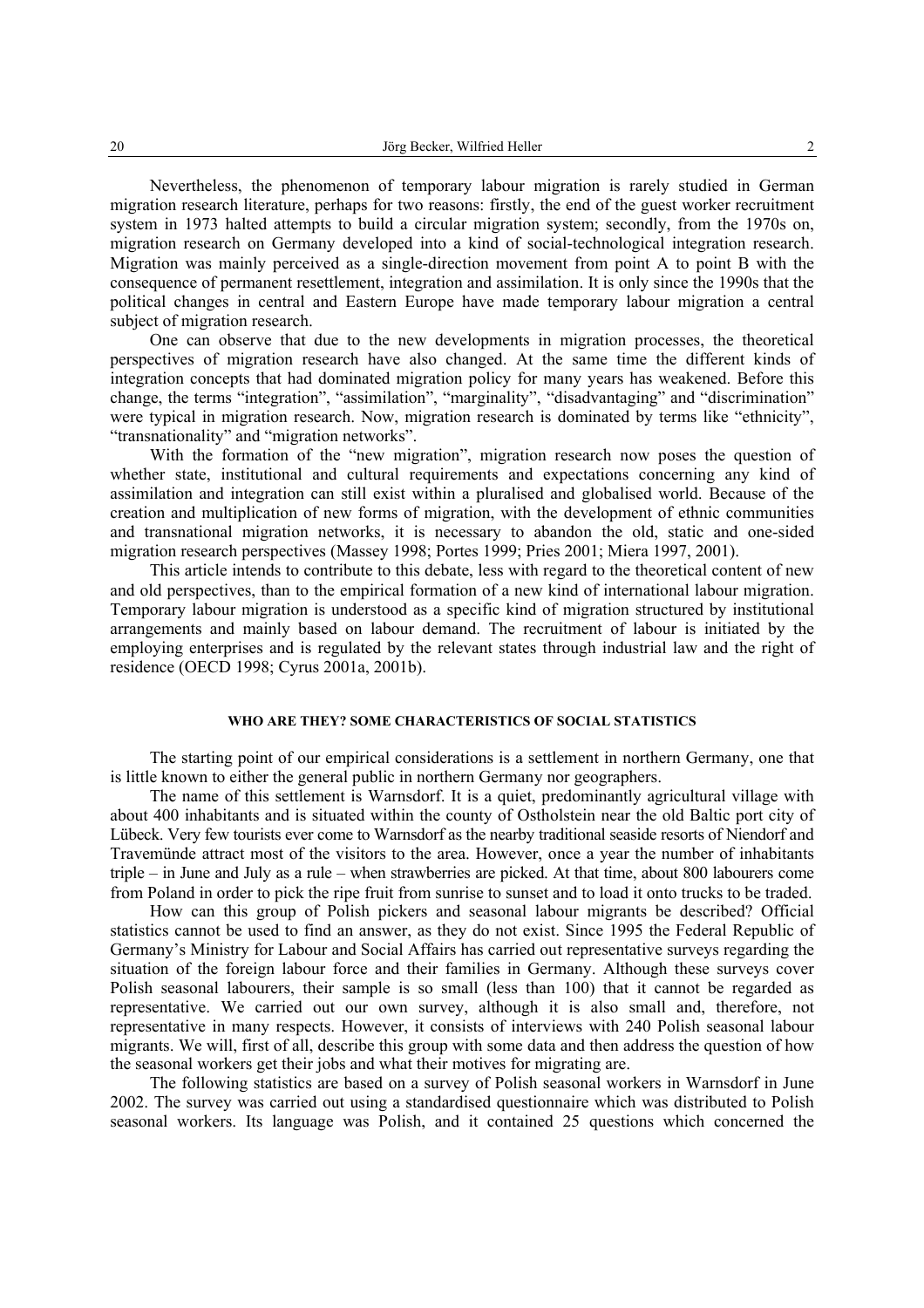following subjects: statistical data of the social structure of the interviewees, education and occupational status, reasons for the seasonal work in Germany, job orientated plans, and the embeddedness in migration networks.

During the harvest season of 2002 all 777 Polish seasonal workers at a large agricultural enterprise were asked to complete questionnaires. 240 answered questionnaires could be utilised for the evaluation. There was no indication of a systematic bias of the values of the sample compared with the values of all the Polish seasonal workers at the enterprise. The values of both categories correspond with the important statistical data of the social structure, for example, age and sex.

With regard to the statistical data:

|           |                  | <b>Sex</b> |                |       | Total    |               |
|-----------|------------------|------------|----------------|-------|----------|---------------|
| Age-group | female           |            | male           |       | absolute | $\frac{0}{0}$ |
|           | absolute         | per cent   | absolute       | $\%$  | number   |               |
|           | number           |            | number         |       |          |               |
| <25       | 14               | 8.8        | 6              | 7.8   | 20       | 16.6          |
| $25 - 34$ | 45               | 28.1       | 22             | 28.6  | 67       | 56.7          |
| $35 - 44$ | 59               | 36.9       | 29             | 37.6  | 88       | 74.5          |
| $45 - 54$ | 37               | 23.1       | 18             | 23.4  | 55       | 46.5          |
| $55 - 64$ | 5                | 3.1        | $\overline{c}$ | 2.6   | 7        | 5.7           |
| Total     | 160              | 100.0      | 77             | 100.0 | 237      | 100.0         |
| Survey:   | Jörg Becker 2002 |            |                |       |          |               |

*Table 1*  Age and sex of the Polish seasonal labour migrants in Warnsdorf (Ostholstein) in 2002

Many authors argue that the new migration is a female one (Hess 2001; Newcombe 2004) and this evaluation is correct with regard to the example of Warnsdorf. More than two thirds (67.5 percent) of the seasonal workers at the enterprise studied are women. One can accept this fact as an empirical piece of evidence for the above mentioned thesis, but this excludes others factors from consideration. The actual reason for the large share of female workers is the fact that the entrepreneur prefers female workers for the harvest season. He thinks that women are better suited to picking strawberries because they are faster and more circumspect, and make fewer mistakes than their male colleagues. So, men work mainly at preparing the harvest, controlling the picked quantities of strawberries, and packing and transporting them.

The age distribution of both sexes is rather similar. Nearly 90 percent of the interviewees fall under the age group between 25 and 54 years. The age group, from 35 to 44, makes up the largest for both females and males.

| Marital status        | absolute number  | $\frac{0}{0}$ |
|-----------------------|------------------|---------------|
| married               | 197              | 82.4          |
| single                | 22               | 9.2           |
| divorced              |                  | 2.9           |
| cohabitation          |                  | 0.4           |
| widowed               |                  | 3.3           |
| permanently separated |                  | 17            |
| Total                 | 239              | 100.0         |
| Survey:               | Jörg Becker 2002 |               |

*Table 2*  Marital status of the Polish seasonal labour migrants in Warnsdorf (Ostholstein) in 2002

Conventional wisdom holds that unmarried persons are more mobile than married. This is not the case with regard to temporary labour migration from Poland to Germany. On the contrary, it seems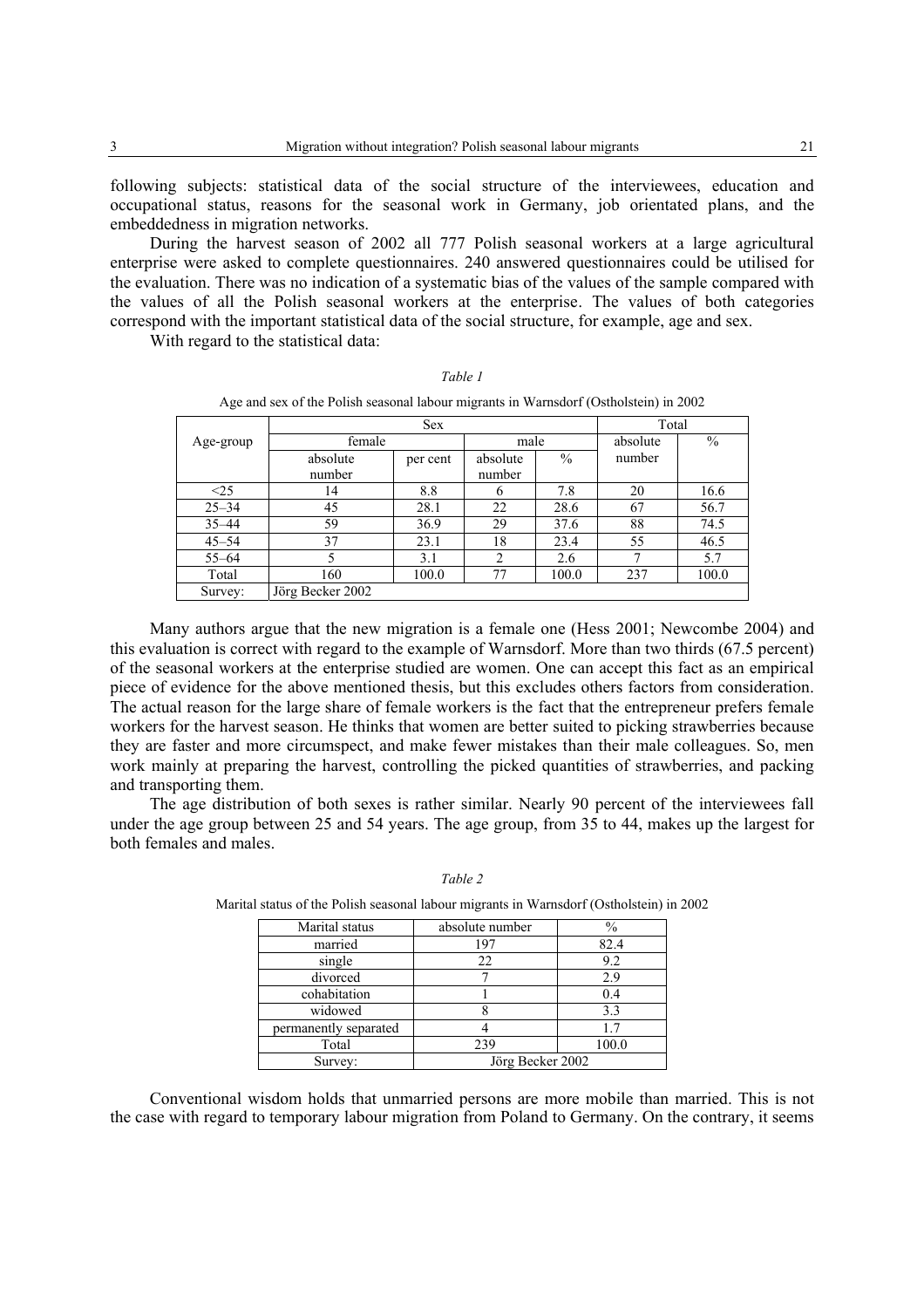22 Jörg Becker, Wilfried Heller 4 4

as if marital status is a requirement for this specific kind of labour mobility. Only 22 persons, about 9 percent, declare themselves to be single.

| <b>Size</b>                 | absolute number | $\%$  |
|-----------------------------|-----------------|-------|
| $< 2,000$ inh.              | 156             | 65.0  |
| 2,001-5,000 inh.            | 21              | 8.8   |
| 5,001-7,000 inh.            | 6               | 2.5   |
| $7,001-10,000$ inh.         | 8               | 3.3   |
| 10,001-20,000 inh.          | 21              | 8.8   |
| 20,001-50,000 inh.          | 11              | 4.6   |
| 50,001-100,000 inh.         |                 | 2.9   |
| 100,001-200,000 inh.        | 5               | 2.1   |
| $>$ 200,000 inh.            | 2               | 0.8   |
| Total                       | 240             | 100.0 |
| Jörg Becker 2002<br>Survey: |                 |       |

*Table 3*  Size of the home locality of the Polish seasonal migrants in Warnsdorf (Ostholstein) in 2002

The overwhelming majority of the Polish seasonal workers at Warnsdorf reside in rural Poland. 80 percent of the interviewees live in settlements with less than 10,000 inhabitants and 65 percent live in villages with less than 2,000 inhabitants.

It seems that the large proportion of rural residents among the seasonal workers corresponds to the specific recruitment wishes of the German entrepreneur. He thinks that the inhabitants of rural Poland have a greater affinity to agriculture and horticulture, and so he prefers to take on rural people. Therefore, the proportion of people from middle-sized and large cities is very small.

| Monthly net income in Poland | absolute | $\frac{0}{0}$ |
|------------------------------|----------|---------------|
|                              | number   |               |
| $<$ 400 zl                   | 67       | 27.9          |
| $401 - 800z1$                | 46       | 19.2          |
| $801 - 1,200z1$              | 40       | 16.7          |
| $1,201-1,600z1$              | 11       | 4.6           |
| $1,601-2,000$ zl             | 6        | 2.5           |
| 2,001-2,400z1                | 2        | 0.8           |
| 2,401-2,800 zi               |          | 0.4           |
| no answer                    | 67       | 27.9          |
| Total                        | 239      | 100.0         |
| Jörg Becker 2002<br>Survey:  |          |               |

*Table 4* 

Monthly net income of the Polish seasonal migrants in Warnsdorf (Ostholstein) in Poland (2002)

In the discussion about the new migration it is often argued that the one-sided explanations of the old migration theories are insufficient and unable to explain the new phenomena. One of these inadequate attempts is to use the difference between the salaries in the region of origin and the region of destination to explain migration. But it seems that the example of Warnsdorf confirms this assumption. If one does not consider the 67 refusals to answer this question, the monthly income of 98 percent of the interviewees is less than 2,000 zł ( $\epsilon$ 420). This sum represents the Polish income average. Nearly 40 percent of the interviewees have a monthly income of less than 400 zł ( $\epsilon$ 85). During the harvest season of 2002 in Warnsdorf the average salary of the seasonal workers amounted to about  $\epsilon$ 1,000. So, it is evident that the different wage levels are very important with regard to the motivation to temporarily migrate.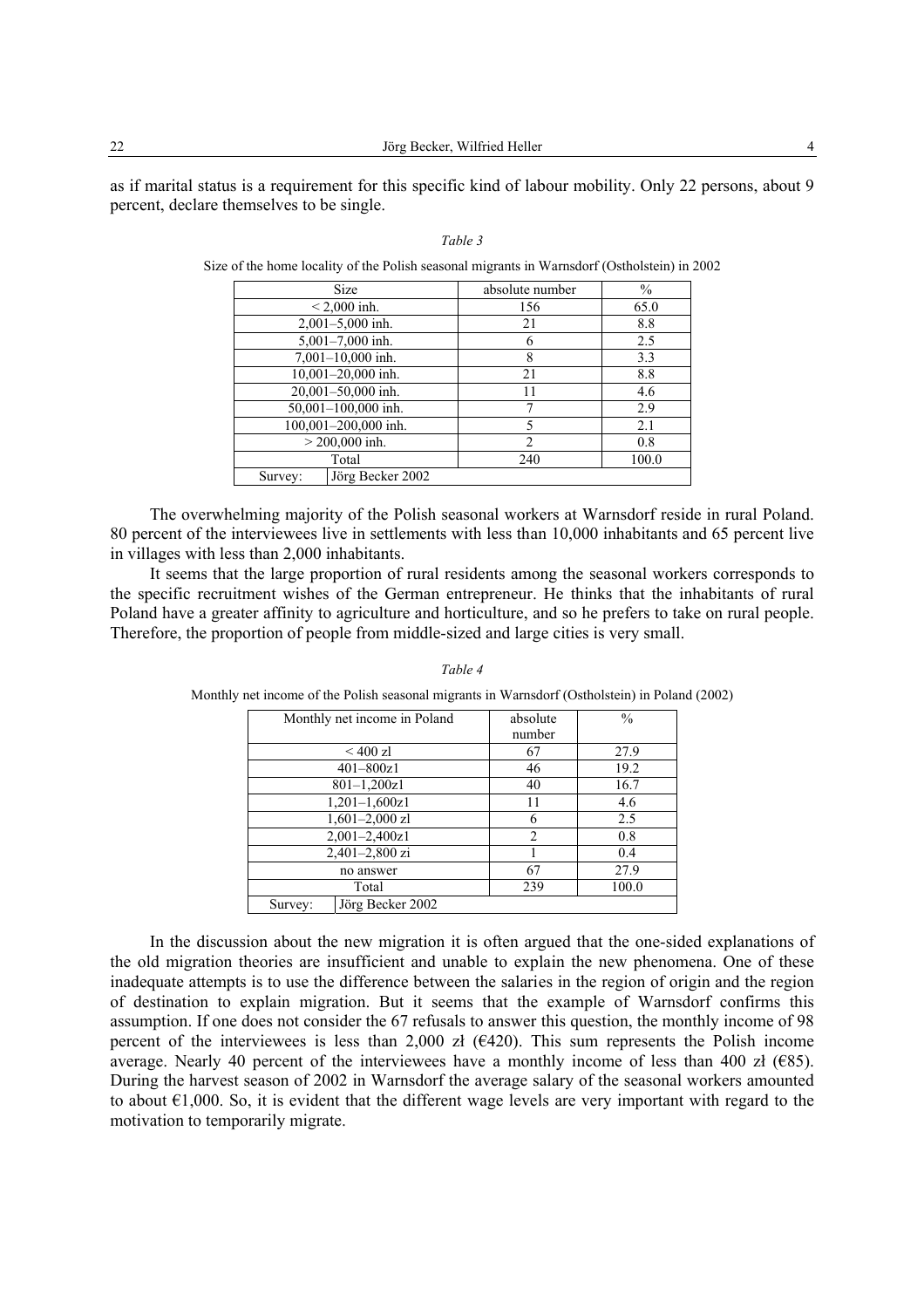| Position                     | absolute number  | $\frac{0}{0}$ |
|------------------------------|------------------|---------------|
| unqualified worker           | 14               | 5.8           |
| semi-skilled worker          | 6                | 2.5           |
| skilled worker               | 27               | 11.3          |
| foreman, forewoman           | 5                | 2.1           |
| master                       | 4                | 1.7           |
| salaried employee            | 21               | 8.8           |
| self employed person         | 14               | 5.8           |
| civil servant                |                  | 2.9           |
| schoolboy/schoolgirl/stadent | 10               | 4.2           |
| housewife/househus band      | 85               | 35.4          |
| pensioner                    | 18               | 7.5           |
| not working                  | 23               | 9.6           |
| no answer                    | 6                | 2.5           |
| Total                        | 240              | 100.0         |
| Survey:                      | Jörg Becker 2002 |               |

*Table 5*  Domestic occupational status in Poland of the Polish seasonal migrants in Warnsdorf (Ostholstein) in 2002

The occupational status or the unemployment of the seasonal workers corresponds to their low income. About 35 percent of the interviewees declared themselves to be housewives or househusbands, and nearly 10 percent described themselves as not working. If one adds the pensioners, schoolboys, schoolgirls and students to these two groups, then nearly 57 percent of the seasonal migrants are not working in Poland.

### *Table 6*

| Highest level of education                    |                  | absolute number | $\%$  |
|-----------------------------------------------|------------------|-----------------|-------|
| elementary school                             |                  | 36              | 15.0  |
| elementary vocational school (skilled worker) |                  | 89              | 37.1  |
| technical college (high skilled worker)       |                  | 74              | 30.8  |
| high school                                   |                  | 13              | 5.4   |
| special school (after high school)            |                  | 13              | 5.4   |
| college/university                            |                  | 12              | 5.0   |
| no answer                                     |                  |                 | 1.3   |
| Total                                         |                  | 240             | 100.0 |
| Survey:                                       | Jörg Becker 2002 |                 |       |

Level of education of the Polish seasonal migrants in Warnsdorf (Ostholstein) in 2002

In general the interviewees have a good education. 15 percent had completed the eight years of Polish elementary school; 37 percent attended an elementary vocational school and attained the level of a skilled worker; 31 percent graduated from technical college and reached the level of a high-skilled worker; 5 percent hold a university degree.

At the beginning of the German-Polish agreement on seasonal workers in the early 1990s, a large proportion of the harvest workers had been educated at university. But ten years later, the lower level of educational attainment of the seasonal workers reflects the economic development in Poland, where the income situation and the opportunities to earn money have improved for the very well educated and qualified section of the population. On the other hand, people with an average level of education are increasingly dependent on sources of income outside of Poland.

This completes the basic data on the social structure characterising the Polish seasonal migrants in Warnsdorf. Now, we would like to present some statistical data which describe the migration of the Polish seasonal workers to Germany. The first question that arose was "How did the Polish seasonal migrants find their job in Warnsdorf?"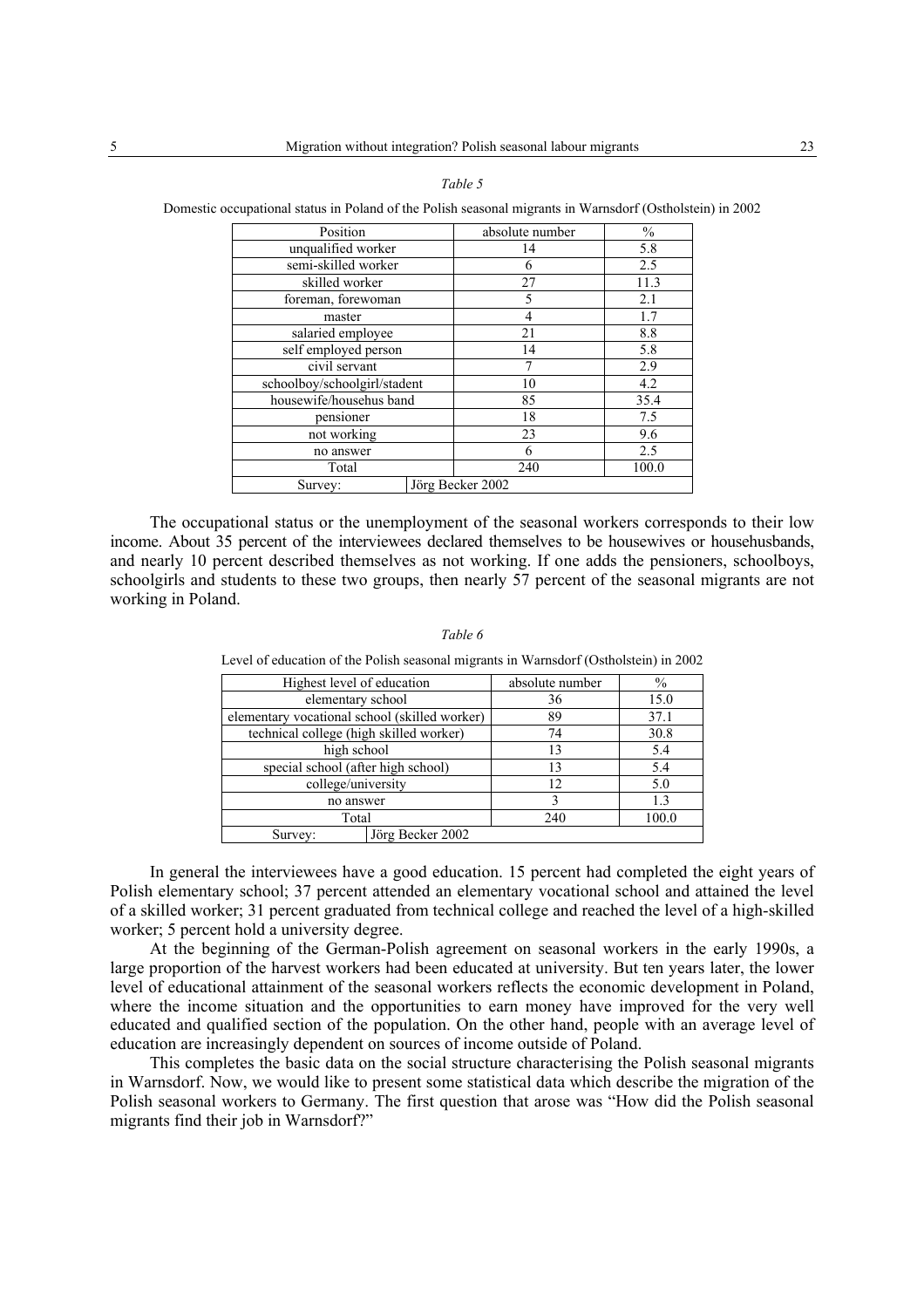|  | $\sum_{i=1}^{n}$ because, while $\sum_{i=1}^{n}$ |  |
|--|--------------------------------------------------|--|
|  |                                                  |  |
|  |                                                  |  |
|  | Table 7                                          |  |

| TOW the H Onsh Seasonal migrants find their job in Warnstorn (Ostholstein): |                 |       |  |
|-----------------------------------------------------------------------------|-----------------|-------|--|
| Finding of the job                                                          | absolute number | $\%$  |  |
| by support of friends in Germany                                            | 23              | 9.6   |  |
| private employment agency                                                   |                 | 4.6   |  |
| by support of friends in Poland                                             | 175             | 72.9  |  |
| own contact to the employer<br>(strawberry farm)                            | 26              | 10.8  |  |
| no answer                                                                   |                 | 2.1   |  |
| Total                                                                       | 240             | 100.0 |  |
| Jörg Becker 2002<br>Survey:                                                 |                 |       |  |

How did the Polish seasonal migrants find their job in Warnsdorf (Ostholstein)?

It is conspicuous that none of the interviewees said he found his job with the aid of an official institution such as, for example, a job centre. The overwhelming majority of the migrants, 72.9 percent, found their job through the support of friends in Poland. About 10 percent were informed by friends in Germany about the job opportunity in Warnsdorf, and another 10 percent found the job by contacting the employer directly. Private employment agencies only play a minor role.

#### *Table 8*

Relations of the Polish seasonal migrants to the person/institution who/which arranged the employment or who/which helped to find the job in Warnsdorf (Ostholstein)

| Relations                      |                  | absolute number | $\frac{0}{0}$ |
|--------------------------------|------------------|-----------------|---------------|
| no answer                      |                  | 33              | 13.8          |
| husband, wife, live-in partner |                  | 19              | 7.9           |
| dose relative                  |                  | 77              | 32.2          |
| good friend                    |                  | 20              | 8.4           |
| friend                         |                  | 12              | 5.0           |
| acquaintance                   |                  | 65              | 27.2          |
| no relations                   |                  | 13              | 5.4           |
| Total                          |                  | 239             | 100.0         |
| Survey:                        | Jörg Becker 2002 |                 |               |

When one looks more carefully at this question and asks what the relationships of the Polish seasonal migrants are to the persons who helped them find the job, then one sees that there are both close and casual relationships. On the one hand, nearly half of all the interviewees found their job with the help of husbands, wives, life partners, close relatives and good friends, and on the other hand, about one third found their job with the help of casual friends and acquaintances, and about 5 percent used no such relationships at all.

#### *Table 9*

Primary reasons of the Polish seasonal migrants for labour migration to Warnsdorf (Ostholstein) in 2002

| Primary reason                         | absolute number | $\%$                 |
|----------------------------------------|-----------------|----------------------|
| unemployment in Poland                 | 78              | 32.5                 |
| no perspectives to find ajob in Poland | 24              | 10.0                 |
| increase of the household income       | 188             | 78.3                 |
| holidayjob                             | 17              | 7.0                  |
| opportunity arranged by friends etc.   | 40              | 16.6                 |
| other immediate causes                 | 14              | 5.8                  |
| Total of the interviewees              | 240             | 100.0                |
|                                        |                 | (*) multiple answers |
| Jörg Becker 2002<br>Survey:            |                 |                      |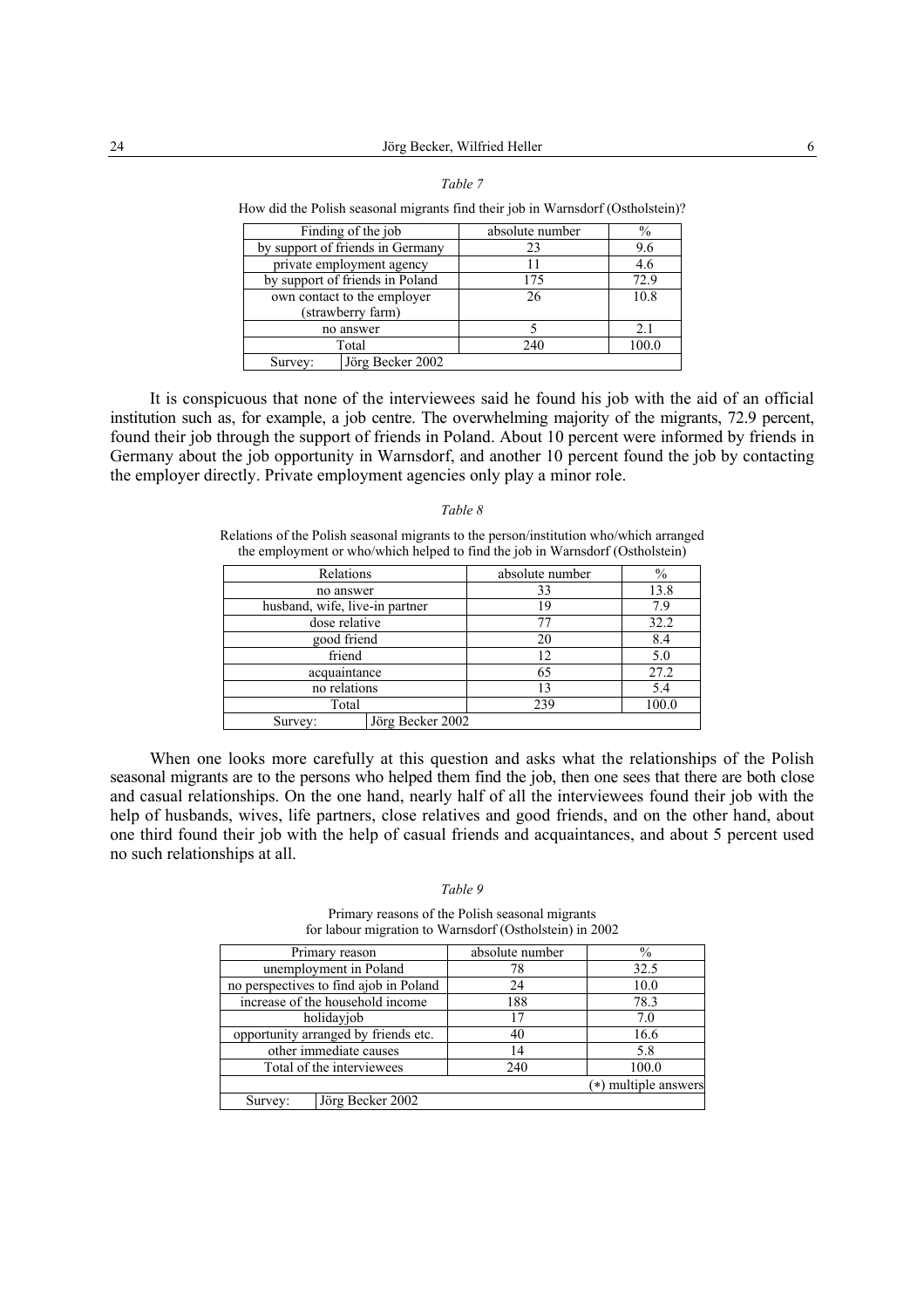It seems that the "strength of weak ties" thesis (Granovetter 1974, 1977) concerning the procedure of arranging employment can no longer be regarded as correct. Whereas Granovetter favours acquaintances as persons who help to find a job, the interviewees use their direct personal environment. They do not mention acquaintances as providing the main opportunities for finding a job, but rather close relatives and good friends. They use personal, private networks to achieve temporary migration.

The Polish seasonal workers in Warnsdorf were asked about their reasons for working in Germany by means of the following question: "There are different reasons for Polish citizens to migrate as seasonal workers to Germany. Can you answer the question, which of the following reasons apply to you?"

The primary reason given for their stay in Warnsdorf was, first of all, the opportunity to increase the household income. Second was unemployment in Poland, and the third reason (16.6 percent of the interviewees) was the opportunity offered by friends to go to Germany in order to work.

### *Table 10*

Motivation of the Polish seasonal migrants in Warnsdorf (Ostholstein) to take a job in Germany in 2002

| Motivation                                     |                  | absolute number (*) | $\frac{0}{0}$        |
|------------------------------------------------|------------------|---------------------|----------------------|
| interest in the job                            |                  |                     | 5.4                  |
| to become acquainted with new skills           |                  |                     | 3.8                  |
| continuation of one's professional education   |                  |                     | 2.1                  |
| to earn money                                  |                  | 219                 | 91.3                 |
| to become acquainted with the market economy   |                  | h                   | 25                   |
| to win knowledge                               |                  |                     | 2.5                  |
| to get to know the country and its inhabitants |                  | 52                  | 21.7                 |
| to advance in Poland                           |                  | 2                   | 0.8                  |
| Total of the interviewees                      |                  | 240                 | 100.0                |
|                                                |                  |                     | (*) multiple answers |
| Survey:                                        | Jörg Becker 2002 |                     |                      |

With regard to that answer, the motive "to earn money" plays by far the most important role in seeking a job in Germany. But it is worth mentioning that 52 migrants indicated an aspiration to get to know the country and its inhabitants in combination with their job.

One can summarise the typical Polish harvester in Germany as follows:

The seasonal labourer is female, married, between 35 and 44 years of age, comes from a village with less than 2,000 inhabitants, and has a monthly income of below 800 zł. She is a housewife or unemployed, and she attended an elementary vocational school or a technical college. She found her job in Germany with the support of close relatives or distant acquaintances. Her dominant motive in applying for a job in Germany was the opportunity to earn money.

These are some of the results of the empirical study conducted in Warnsdorf. We would now like to leave this concrete example and come to a more general view. First, we want to explain the political and juridical requirements for Polish seasonal labour in Germany.

### **POLITICAL AND JURIDICAL REQUIREMENTS FOR SEASONAL LABOUR IN GERMANY**

The legal basis for permission to work for foreign labour from outside the European Union is established by different laws and decrees. Foreigners from these countries always need a work permit from the *Bundesanstalt für Arbeit (BA)* (Federal Labour Office). Since 1973 a foreign labour recruitment freeze has been in force – in principle. But this regulation can be handled in an increasingly flexible manner when it comes to new needs that arise within the labour market.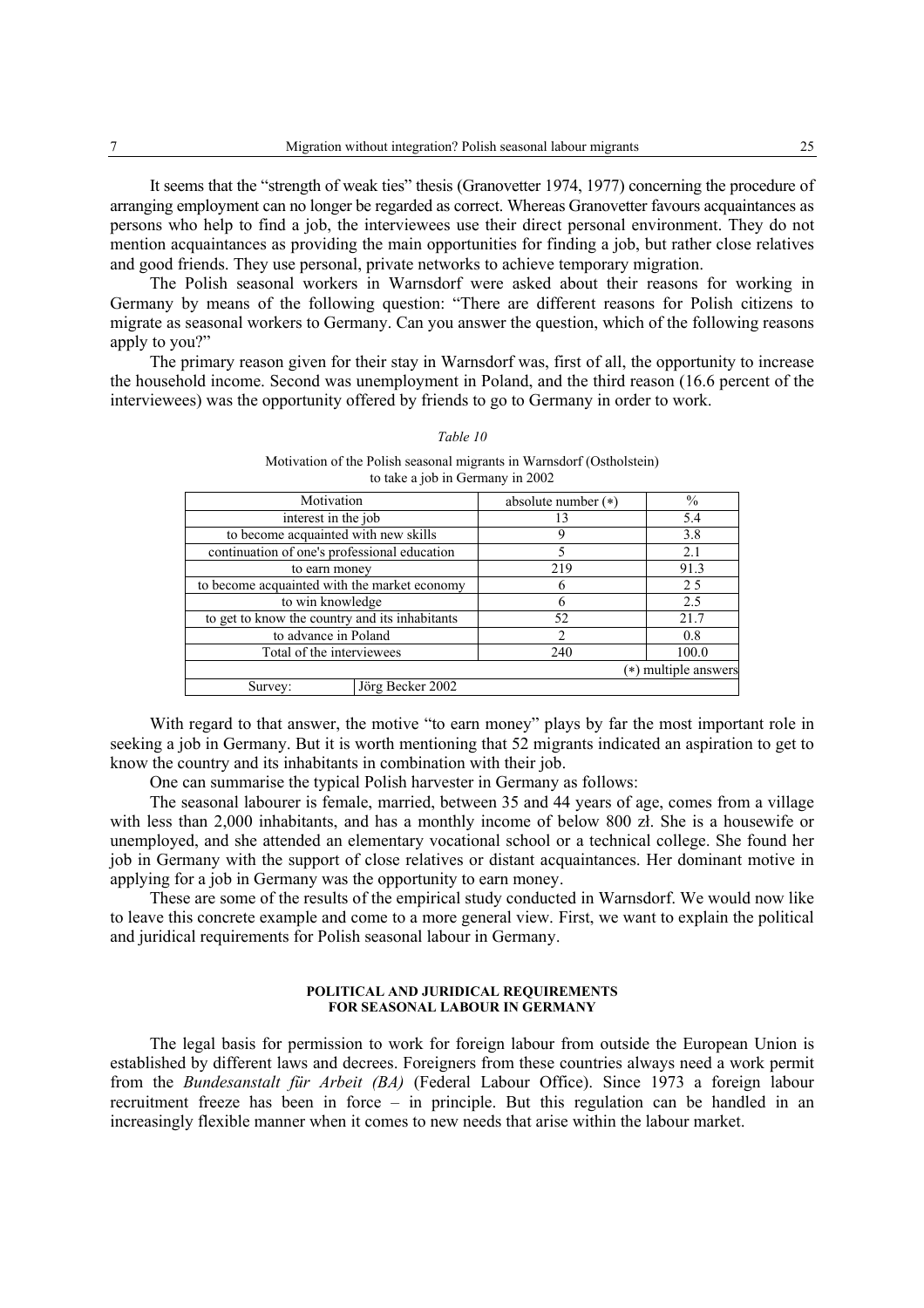As the legal requirements for residence and work permits are very complicated, we would like to address them in more detail. As a rule, the granting of a work permit is refused by the local labour office if there are other persons privileged by law who want to obtain the same job. Foreigners from non-EU countries are allowed to enter Germany for the purpose of work if there is a special case, according to an official regulation which has been in force since 1991 ("*Anwerbestoppausnahmeverordnung*"). This regulation allows for the granting of exceptions to the recruitment freeze for foreign workers. According to the spirit of this regulation, these exceptions concern different groups. The largest group is represented by seasonal workers.

According to the regulation, Polish seasonal workers can get a work permit for a period of three months annually. But they do not gain any more rights concerning their residency in Germany. The permission to stay legally in Germany is connected with the permission to do a certain job. After the employment period is finished the seasonal workers have to leave the country. For the first time in the history of the employment of foreigners in the Federal Republic of Germany an obligation to return has been established by this regulation. The model for this regulation is the system of state regulations concerning the employment of workers from Poland, which had already existed under the German Empire at the beginning of the twentieth century.

The government of the Federal Republic of Germany has made arrangements for the employment of seasonal workers with several central and eastern European countries (Poland, Romania, Slovakia, Czech Republic, Croatia, Slovenia, and Bulgaria). These arrangements include some rules of procedure concerning the recruitment and migration of labour. The governmental agreement of December 1990 between Poland and Germany emphasises that the labour of Polish workers in Germany shall promote mutual rapprochement, the continuation of professional training and language education, as well as of interpersonal contacts (Korczynska 2001). Apart from these reasons for labour migration, characterised by the metaphoric language of governments, one can also cite some political and economic reasons that are useful to the Polish as well as to the German side. For example, the Council of Europe points out that these arrangements would contribute to supporting the central and eastern European countries with regard to their transformation processes, and in this way help them to reach the usual social and economic standards of the market economy. In addition, the establishment of a temporary migration system would reduce the migration pressure concerning permanent migration (Council of Europe n.d.; OECD 1998).

The introduction of the regulation for granting exceptions to the foreign labour recruitment freeze in Germany legalised procedures that had already existed for years within a framework that was in part not protected by law and, therefore, precarious.

As socialist Poland also had relatively liberal conditions for emigration in comparison to other socialist countries, during the 1970s and 1980s Polish citizens had already entered the Federal Republic of Germany to work. At that time they played a particular role in agriculture and the building and construction industry. During the 1980s between 20,000 and 50,000 labour migrants stayed in West Germany each year (Spahn 1999). These numbers are estimations. Precise statistical data with regard to these periods do not exist.

The legalisation of the former illegal migration from Poland to Germany is a means of attempting to regulate the influx of labour. Obviously a continuous and important demand for this labour force exists in Germany. It was employers' associations in agriculture and horticulture that first demanded the legalisation of the recruitment of foreign labour. They had two intentions: firstly, they wanted to make sure that a sufficient amount of labour was available; secondly, they wanted to prevent distortions to competition among the employers caused by the illegal employment of foreign workers.

The temporary labour migration provides a certain relief to the weak domestic labour market in Poland and an annual income transfer of  $6640$  million. This corresponds to about 5 percent of the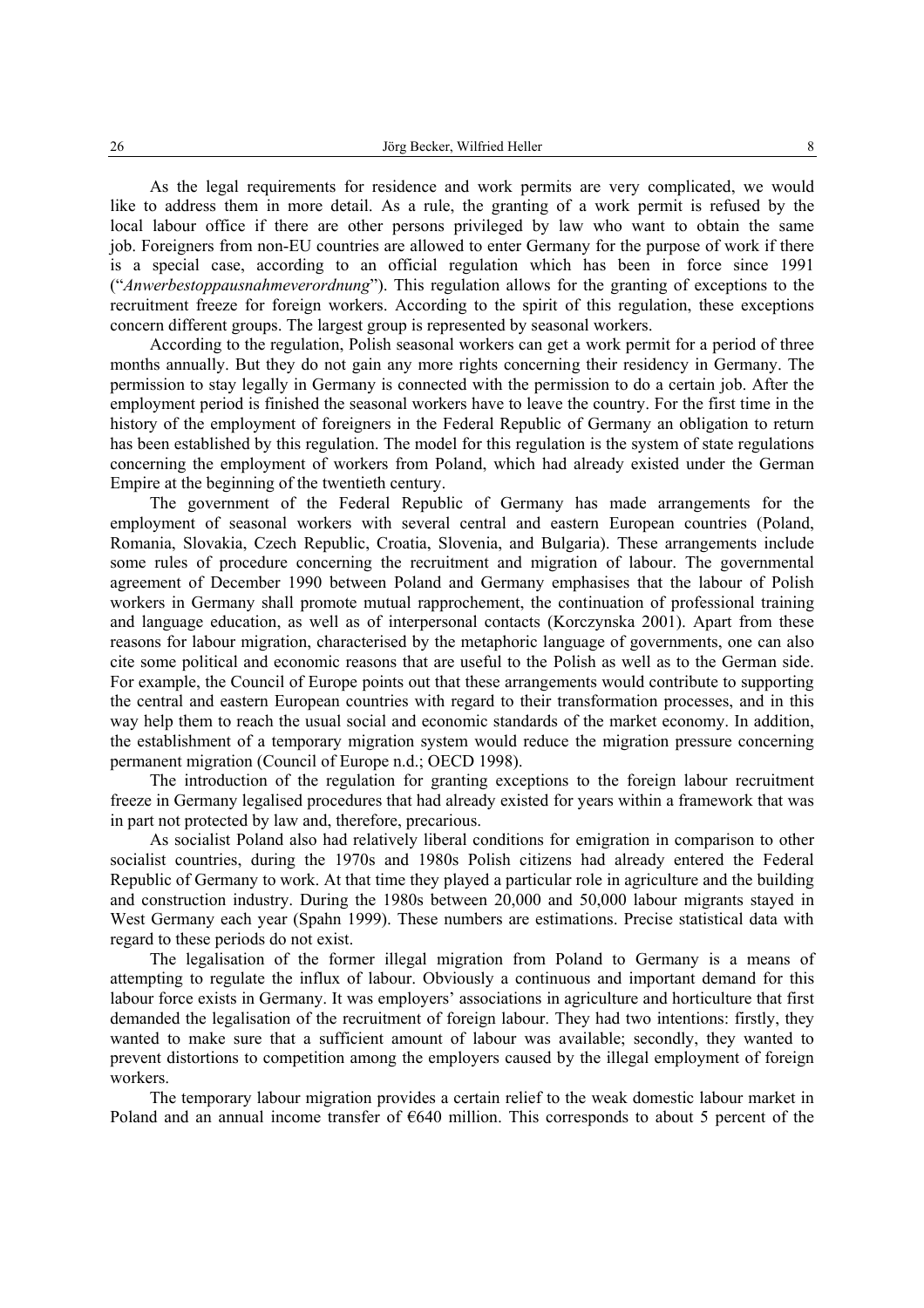annual amount of exports to Germany. So the size of the transfer of income is important to the national economy, because this transfer creates an important increase in spending power and economic growth in Poland. Furthermore, it is expected that the growing migration movements will accelerate the transformation process in Poland and will contribute to a faster integration of Poland into the enlarged European Union.

### **THE SIGNIFICANCE OF POLISH SEASONAL LABOUR FOR THE LABOUR MARKET IN GERMANY**

Before we come to the significance of Polish seasonal employment for the labour market in Germany we want to show the increase in the number of applications for granting work permits to Polish seasonal workers in Germany since 1991.

In 1991 the Polish-German agreement concerning seasonal workers came into force. Since that time the annual number of jobs offered to Polish seasonal workers has tripled. Whereas in 1991 the number was about 79,000, in 2002 it was more than 250,000. The reason for the increasing number is the growing demand in German agriculture for seasonal workers.

The decrease in 1994 compared with the previous year is not due to a decline in the number of employment in agriculture but only to changed statistical procedures. Up until June 1993 all economic sectors were allowed to hire seasonal workers from foreign countries. Since then this has been restricted to agriculture, forestry, hotels and catering, fruit and vegetables processing, and the trade of showmen.

About 90 to 95 percent of the applications concern agriculture. The reason for the decline in the overall number of applications in 1998 compared with the previous year is not due to a decrease in applications concerning agriculture but to a decrease in other sectors.



Fig. 1 – Number of the applications to give permission to work to Polish seasonal workers in Germany 1991–2002.

There are two kinds of applications: in the first kind the enterprise that is offering a job to a seasonal worker reports the name of that worker to the labour office. In the second, the enterprise only informs the labour office about its request for seasonal workers. Because it does not yet have a certain person in mind, it asks the office for an arrangement. This second kind of application is termed anonymous and it only plays a very minor role. Anonymous applications decreased from about 2 percent of all applications in 1991 to less than 1 percent in 2002. Most of the contacts between the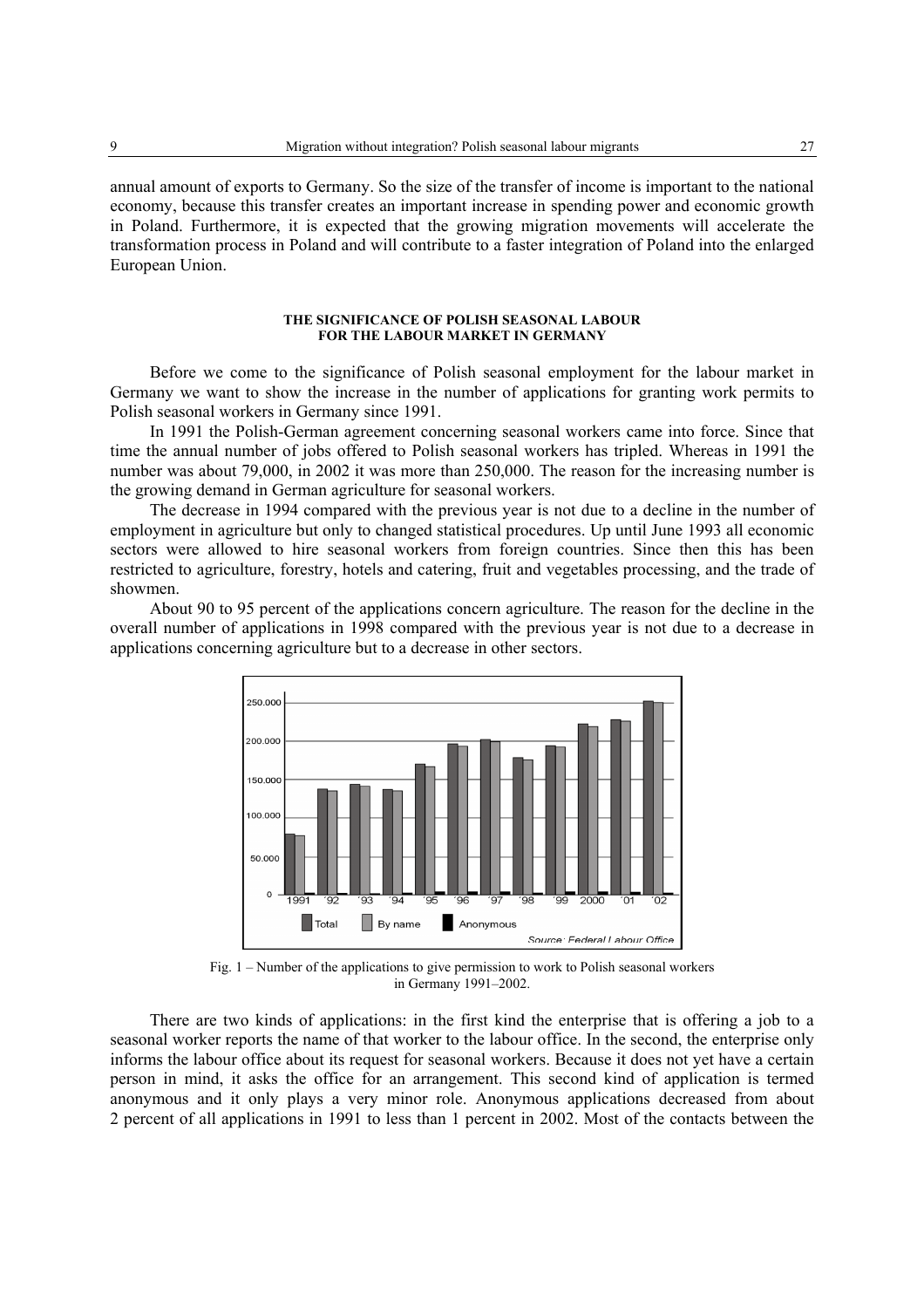employers and the Polish seasonal workers are made directly. A varied structured network of Polish migrants enables the recruitment of enough labour, and so the network can easily satisfy the German demand for seasonal workers.



Fig. 2 – Regional concentrations of the employment of Polish seasonal workers in Germany (2002).

According to the regulation, Polish seasonal workers are not allowed to stay in Germany for longer than three months. Many workers have to leave earlier, once the harvest is completed. The harvesters only work for an average of two months a year. If one were to calculate the number of the 252,000 seasonal workers as full time workers, then it would be the equivalent of about 42,000. That is a very small number compared with the 36 million employed persons in Germany. So the labour of Polish seasonal workers cannot be said to represent an important factor in the German labour market. However, if one considers the fact that there are significant concentrations of seasonal workers in particular economic sectors and regions then the importance of Polish seasonal labour appears in a different light.

The employment of Polish seasonal workers is spatially concentrated in a few regions. In 2002, more than 50 percent of the Polish seasonal workers were registered at just 19 labour office districts, which one can see on the map. There are a total of 177 labour office districts in Germany. The Polish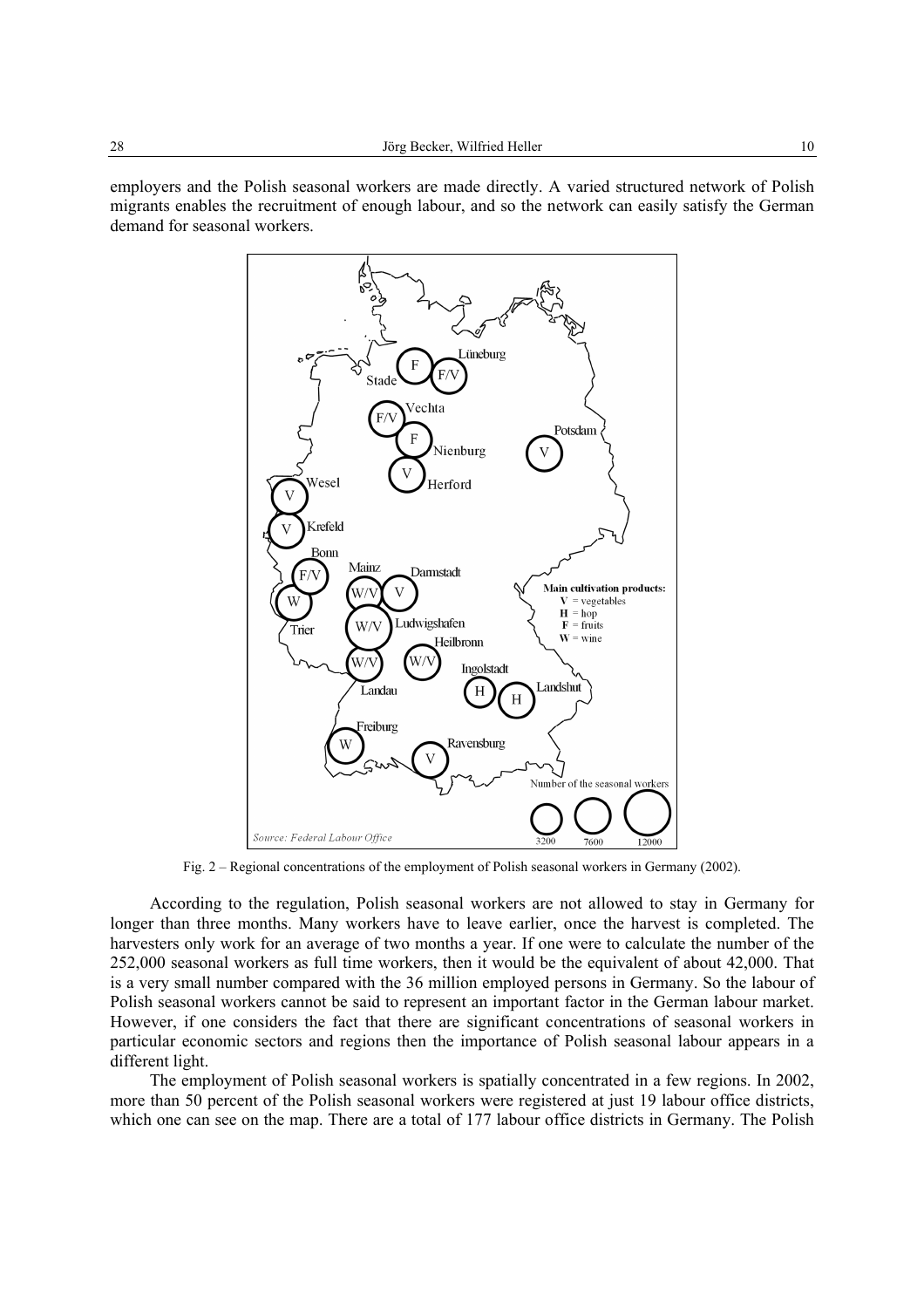migrants mostly pick fruit, wine grapes, berries and hops, dig vegetables or work in the plantation of ornamental plants.

With regard to economic sectors, Polish seasonal workers are concentrated in the labourintensive fields of agriculture and horticulture, and above all in the peak periods of picking and digging. The employment of Polish seasonal workers is not well balanced in agriculture and horticulture. They are rarely found in stock breeding, whereas they represent the highest proportion of workers in fruit, vegetable and other specialist plantations. So if one considers the regional and sectoral concentrations with regard to the significance of the Polish seasonal labour, one can come to the conclusion that – at least for some agricultural segments – Polish seasonal workers form the main pool of labour.

In 1997 the German government announced its intention to restrict the seasonal employment of foreign labour. The reason was the high unemployment rate among German workers. The government thought that as a result of the restriction unemployed German persons would find jobs. But German agricultural enterprises and their associations protested vehemently against this decision. They argued that agriculture could not do without foreign seasonal workers. The president of a farmers' association of the Lower Rhine region estimated that in 1997 Polish seasonal workers dug and picked 95 percent of the annual value of agricultural products sold by the largest German marketing organisation for fruit and vegetables in the federal state of North Rhine Westphalia (Neue Rhein-Zeitung: 11 July 1997). At the time this yielded a turnover of more then 1 billion DM.

It is very difficult to hire German workers for digging and picking for two reasons: firstly, the labour is very hard and, secondly, the wages are too low. The workers have to do their job under harsh conditions because the harvest period is limited. They have to work even when it rains heavily or is 35 degrees Celsius, sometimes for 12 hours a day. The work also suffers from a poor image. The wage amounts to only a little over €4 net per hour. These conditions are not hindrances for Polish workers. The above-mentioned president of the farmer's association said "A man worked with us who only earns 170 DM monthly as a caretaker in Poland (converted). Here he earns about 2,000 DM. And because of this difference the people do a good job here." (Helmes 1997).

Perhaps it is not at all exaggerated to say that without the Polish seasonal workers one could not buy strawberries, asparagus, carrots, cucumbers, wine grapes and similar items that have been grown in Germany. The Polish seasonal workers form a permanent reliable labour force within those agricultural segments where the mechanisation of production is not yet very well developed. The seasonal workers contribute to the national and international competitiveness of the agricultural enterprises because they accept the difficult working conditions and low wages.

Time and again the question arises amongst the general public as to whether the employment of Polish seasonal workers would oust German workers or workers from other European Union member countries. But this is not the case. On the contrary, it seems that the employment of Polish seasonal workers causes an enlargement of production which not only protects the existence of the enterprises but also creates qualified jobs on the input and on the output side of production.

## **SUMMARY – INTEGRATION OR DISINTEGRATION?**

In the last section of this article we would like to ask what questions the empirical research on temporary labour migration poses or can pose for migration research.

The mainstream of German-speaking migration research comprehends migration research as integration research. The act of immigration is understood as inclusion into a larger entity. As a rule this larger entity is conceived as national society (or nation). The migrant moves by crossing the border from one national society to another, one which is also more or less homogenous with regard to social structures, economy, culture, law, among others. In this case, for the migrants, integration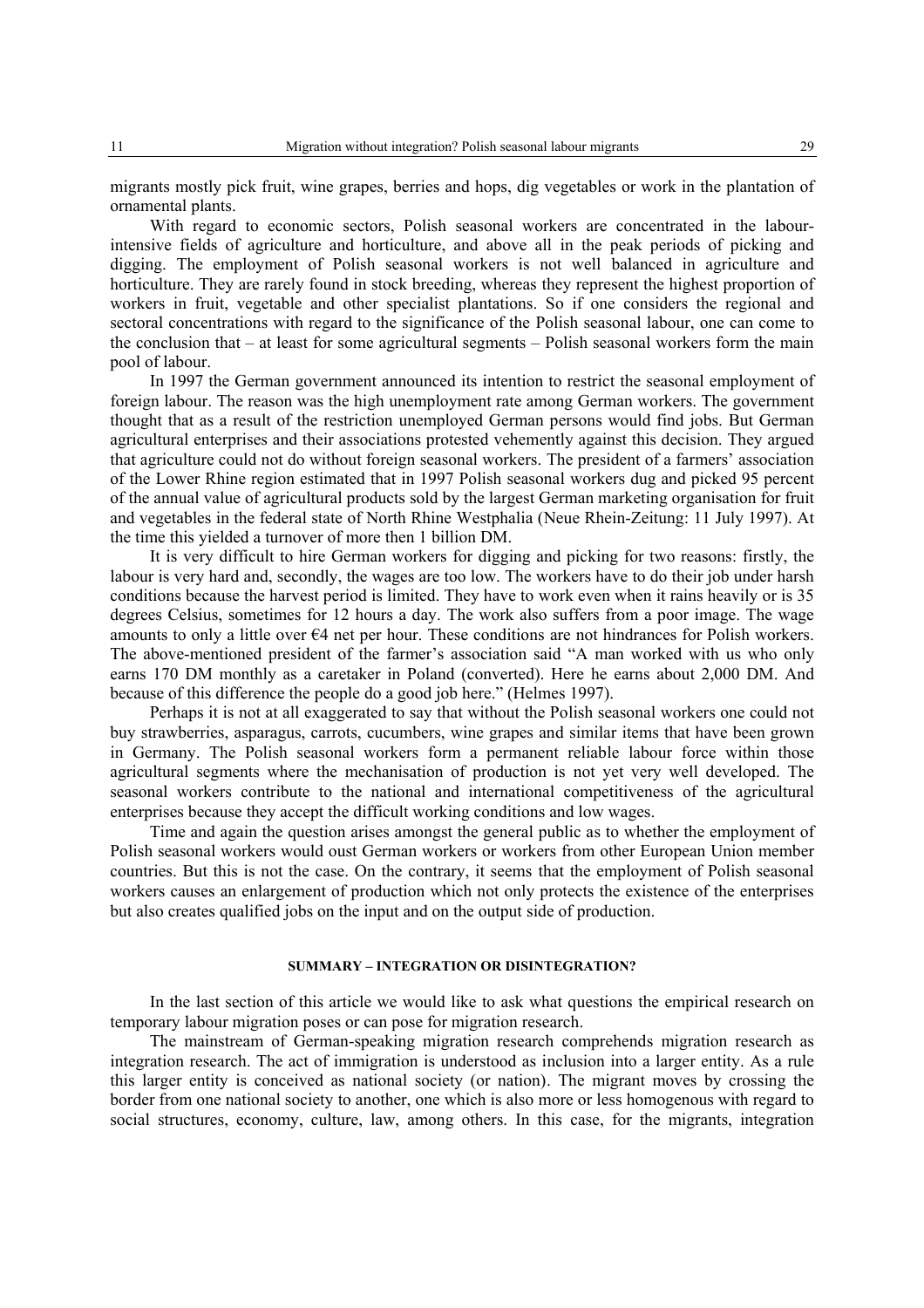means the work of adjustment and for the receiving society the offer of opportunities to participate. According to this view, integration has at least two dimensions: it takes place on both a cultural and a socio-structural level. On a socio-structural level the migrants are integrated to such a degree that they have the opportunity to climb the ladder of social status. Cultural integration depends on the extent of common norms and values. One can apply this picture to empirical research if one structures integration into different sub-spheres of the social sphere, e.g. integration into the education system, into the political and administrative, as well as legal system, into the labour market, into the housing market, into institutions of leisure or into informal communication and interaction systems like friendships, neighbourhoods etc. (Eichener 1988). In doing so it should be possible to construct indices of integration which are suited to measuring the integration of individuals or groups into the receiving society. The integration approach comprehends the different levels and dimensions as variables depending on one another.

The socio-structural integration promotes cultural assimilation. Inversely socio-structural marginalisation threatens processes of cultural integration (Berger 1990). The connection between the socio-structural level and the cultural one seems to be plausible because, for example, the interrelationship between opportunities of participation within the educational sector and the chances of finding employment in the labour market are evident. But a theory-based migration research would pose the question: under what conditions and in what way does the empirical coupling between different fields and dimensions of integration take place? It seems to us that this is not done explicitly by the integration research approach.

Up to now our remarks have tried to show the importance of Polish seasonal workers to certain parts of the German labour market. Without Polish seasonal workers it would be very difficult for some agricultural enterprises and even for some sectors to find enough labour for peak season work. Therefore the questions arise as to whether the Polish seasonal workers are integrated into the receiving society, whether it is possible to measure the degree of integration, and whether the abovementioned assumptions of the integration approach should be examined critically in view of the existing and functioning system of temporary labour migration as the integration approach only looks for the degree of the integration of the Polish seasonal workers into a larger entity – the receiving society.

According to the integration research approach, the national society of the Federal Republic of Germany is understood as this entity. This approach comprehends social structures as structures of communities. It explains social actions with regard to these structures of communities. Correspondingly it uses the bipolar concept of the national societies of the country of origin and of the country of immigration. So it conceives migration as a move from one structure of community to another. It assumes more or less without referring to any analysis that the process of integration occurs as a result of the movement. And the integration approach understands integration as a process of assimilation which can be more or less rapid and successful. The migration researchers who apply this integration approach ought to explain to whom or to what the immigrants become similar and in what respect the increasing similarity between the immigrants and the local society takes place (Bommes 2002).

We would now like to make some comments in order to try to clarify what we mean:

Polish seasonal workers in Germany go through diverse processes of adjustment to German society. On the one hand they undergo a process of enlistment and selection laid down by the German authorities, they apply to get a visa to stay and a work permit, and they adjust to a rhythm of work characterised by the needs of agriculture. On the other hand they dominate some segments of the labour market because the demand for labour could not be satisfied without them. Do these circumstances allow for a successful integration? In answering this question the advocates of the integration approach proceed in the following way: they consider the whole society and come to the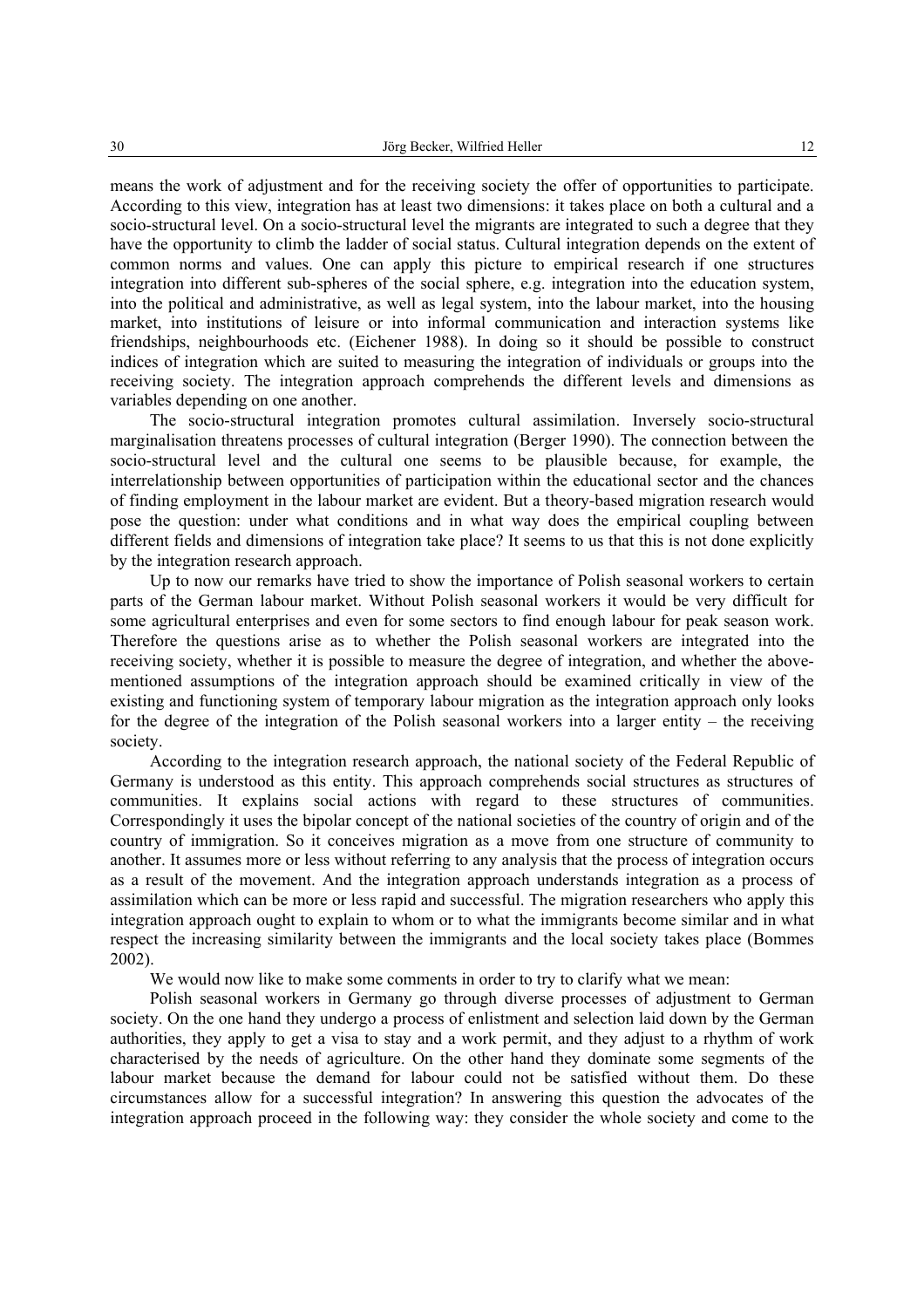conclusion that a certain integration takes place with regard to the labour market but not concerning the entire social sphere of the society because seasonal workers are not included into social sectors like supplementary benefits or the education system.

Against this background the question arises of whether the integration approach is able to adequately address the phenomenon of temporary labour migration as a central theme. One can ask whether the premises of this approach preclude the researcher from having an unprejudiced view of this part of social reality. The integration approach cannot explain temporary labour migration, because the basic question of this approach does not deal with the real situation of the seasonal migrants from their perspective. In fact, the dominant question of integration research is whether integration is successful or not.

If one used another theoretical frame and moved from a theory of social and cultural integration to a theory of functional subsystems then one could come to following conclusions:

Firstly, the functional differentiation into institutions like those of law, economy, politics and the labour market does not affect the person, the individual, as a whole (Nassehi 1997) but only partially. That means: the individual is affected by the functional differentiation only specifically with regard to his situation and his role. If one takes such a perspective, temporary labour migration is not a specific problem of the local society (the receiving society) but one of the many opportunities for individuals to manage their life.

Secondly, this change of perspective would include the possibility of seeing that the endeavours of migrants and local inhabitants to adjust to institutions differ from each other perhaps not principally but only partially.

Thirdly, the change of perspective could lead to the conclusion that the question of the integration of immigrants is too general, and it is more a problem of social justice than of a scientific approach which should be able to lead to analyses of precise distinctions between the situations and roles of individuals within the socio-economic and cultural contexts.

#### **REFERENCES**

- Bade, K. J. (1983), *Vom Auswanderungsland zum Einwanderungsland? Deutschland 1880–1980*, Beiträge zur Zeitgeschichte, no. *12*, Berlin.
- Berger, Hartwig (1990), *Vom Klassenkampf zum Kulturkonflikt Wandlungen und Wendungen der westdeutschen Migrationsforschung*, in: Dittrich, Eckhard J.; Radtke, Frank-Olaf (eds.): 1990, *Ethnizität. Wissenschaft und Minderheiten*, Opladen, p. 119–138.
- Bommes, Michael (2002), *Ist die Assimilation von Migranten alternativlos? Zur Debatte zwischen Transnationalismus und Assimilationismus in der Migrationsforschung*, Manuscript.
- Cyrus, N. (2001), *Wie vor hundert Jahren? Zirkuläre Arbeitsmigration aus Polen in der Bundesrepublik Deutschland*, in: Pallaske, Christoph (ed.): *Die Migration von Polen nach Deutschland, Zur Geschichte und Gegenwart eines europäischen Migrationssystems*, Baden-Baden, 185–203, (Schriftenreihe des Instituts für Europäische Regionalforschungen no. 7).
- Cyrus, Norbert (2001), *Die befristete Beschäftigung von Arbeitsmigranten aus Polen*, in: Blaschke, Jochen (ed.): *Ost-West-Migration. Perspektiven der Migrationspolitik in Europa*, Berlin, p. 57–78.
- Eichener, Volker (1988), *Ausländer im Wohnbereich. Theoretische Modelle, empirische Analysen und politisch-praktische Maßnahmevorschläge zur Eingliederung einer gesellschaftlichen Außenseitergruppe* Regensburg, Kölner Schriften zur Sozial- und Wirtschaftspolitik, no. *8*.
- Granovetter, Mark (1974), *Getting a Job: A Study of Contacts and Careers*, Cambridge, Mass.
- Granovetter, Mark (1977), *The Strength of Weak Ties*, in: Leinhardt, Samuel (ed.): *Social Networks A Developing Paradigm*. New York, p. 347–367.
- Helmes, Klara (1997), *Bauern kämpfen um ihre polnischen Erntehelfer*, in: Neue Rhein Zeitung, 11 July 1997.
- Herbert, U. (1986), *Geschichte der Ausländerbeschäftigung in Deutschland 1880 bis 1980*, Saisonarbeiter, Zwangsarbeiter, Gastarbeiter, Berlin, Bonn.
- Hess, Sabine (2001), *Transnationale Überlebensstrategien von Frauen Geschlecht und neuere Konzepte der Transkulturalität*, in: Hartmann, Birgit et al. (eds.): *Die andere Hälfte der Globalisierung. Menschenrechte, Ökonomie und Medialität aus feministischer Sicht*. Frankfurt, New York.